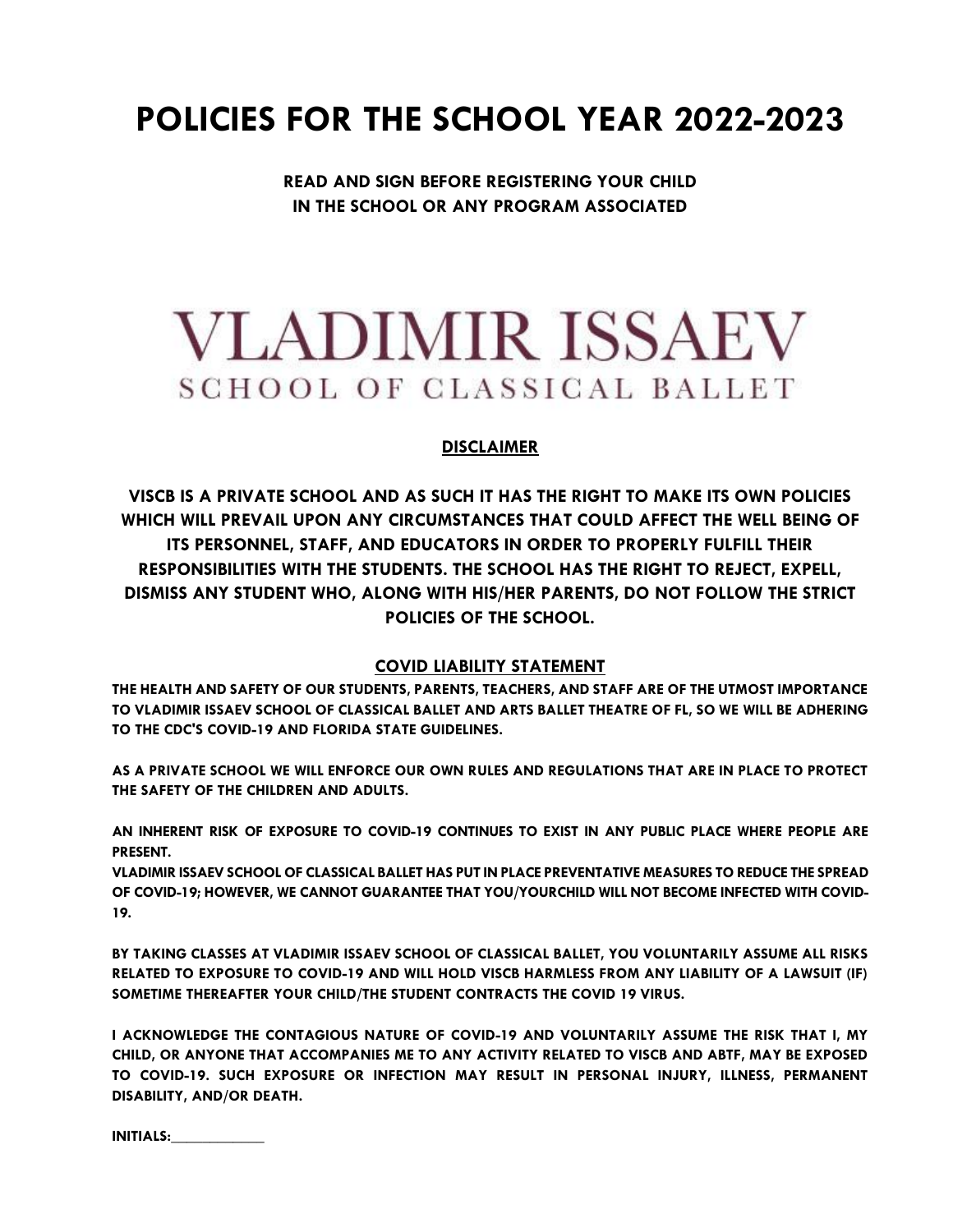# **VLADIMIR ISSAEV SCHOOL OF CLASSICAL BALLET DRESS CODE**

All VISCB students are required to wear appropriate assigned attire to class (es) and will not be allowed to participate

in class if attire or hair are not worn correctly.

Attention: No correct uniform = No class

NO SHORTS or T-SHIRTS ARE ALLOWED in class.

Dance attire and ballet shoes should **NEVER** be worn outside. Please, have your child arrive and leave the studio wearing regular shoes and warm–up clothing. (shorts, pants, skirt or similar).

**HAIR:** Must always be in a neat and secure bun w/hair net, gel and pins.

 $NO$  CORRECT BUN = NO CLASS

Children will be asked to leave the class if bun is not secure.

"How to Make a Bun" handouts are available at the front desk and store.

If time permits, store personnel can make your child's bun for \$5.00.

A tutorial video is available "How to make a bun" [https://studio.youtube.com/video/M6\\_4O4KFYaU/edit](https://studio.youtube.com/video/M6_4O4KFYaU/edit)

**TIGHTS:** Pink Ballet (*non-shiny*) tights. Always clean and in good condition.

**SHOES:** Pink canvas split sole ballet shoes w/ laces tucked in and students name written inside.

Professional Division students will require sewn ribbons on their shoes.

**NO leather shoes**. Please Label your child's shoes.

The school is not responsible for any items left behind.

# **UNIFORM**

# **STUDENTS DIVISION**

*Solid color leotard noted below, pink tights, pink canvas ballet slippers* 

| Toddlers             | Lilac Leotard - no skirt              |  |
|----------------------|---------------------------------------|--|
| Musical Kinder 1 & 2 | Pink Leotard - no skirt               |  |
| Pre-Ballet 1 & 2     | Black Leotard — no skirt              |  |
| Ballet 1 & 2         | Black Leotard - no skirt              |  |
| Youth Ballet         | Green Leotard - no skirt              |  |
|                      | NO JEWELRY, TUTUS, DECORATED LEOTARDS |  |

# PROFESSIONAL DIVISION - SELECTED STUDENTS

*Solid color leotard noted below with VISCB logo, pink tights, pink canvas ballet slippers w/ ribbons Any classes taking pointe technique will require a Ballewear Ombre Tutu (white/blue) for pointe and/or variation class.*

| Boys |                   | White Tank, black or gray tights, white socks, Black or white canvas ballet slippers. |  |
|------|-------------------|---------------------------------------------------------------------------------------|--|
|      | Vaganova 6 and up | Black Leotard - black skirt allowed                                                   |  |
|      | Vaganova 5        | Dark rose Leotard - no skirt                                                          |  |
|      | Vaganova 4        | Burgundy Leotard - no skirt                                                           |  |
|      | Vaganova 3        | Royal Blue Leotard - no skirt                                                         |  |
|      | Vaganova 2        | Light Blue Leotard - attached skirt                                                   |  |
|      | Vaganova 1        | White Leotard - attached skirt                                                        |  |
|      |                   |                                                                                       |  |

|--|

| Character | Uniform, Black chiffon skirt, black character shoes                                         |
|-----------|---------------------------------------------------------------------------------------------|
|           | Modern/Contemporary School T-shirt, black school leggings, and nude Apolla socks Performer. |
|           | ALL CLACCEC LIAID MILICT DE INLA DIINI AIO CLIONTC ON T-CLIINTC ALLONAED for Relief Clerica |

**FOR ALL CLASSES HAIR MUST BE IN A BUN** – NO SHORTS OR T-SHIRTS ALLOWED for Ballet Classes

**LUNDERSTAND THE DRESS CODE AND I AGREE**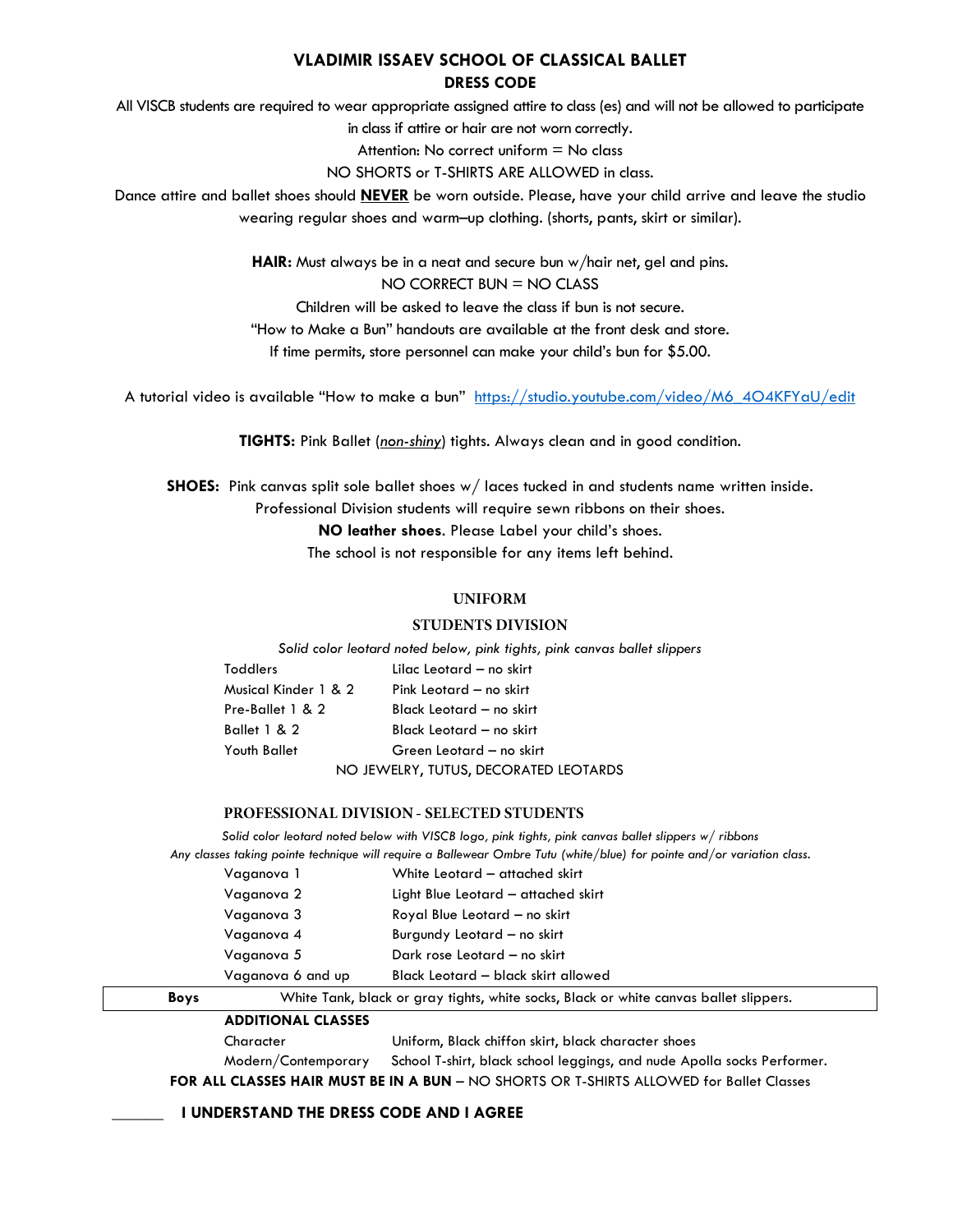# **TUITION AND PAYMENTS**

• All fees and payments are **non-refundable under any circumstances**. There are no refunds or pro-rated tuition for missed classes, personal holidays, vacations, or cancelled classes due to any act of God (a natural hazard outside human control, such as a hurricane, floods, earthquake or tsunami, or other natural disasters for which no person can be held responsible, world pandemic) or any acts of terrorism or for any tuition paid in advanced.

• Tuition payments are **monthly**, and based on a 10 months tuition. (Regardless of the length of the month). Tuition is **not based** in the amount of classes taken every month.

• Tuition is due on the 1st of every month and **is late by the 5th** of every month. There is a **\$20** late fee **for every week tuition is late** added to your account after the 5th.

- If you cannot make your tuition payment in the time allotted for whatever reason*, contact the school office immediately*.
- We accept these types of payment: Cash, ZELLE©, Check to VISCB, VISA, MASTER CARD, Discover ONLY –

#### **Sorry, No AMERICAN EXPRESS**

• Medical documentation by an MD (not therapist) is required in order to waive tuition in case of **major** injury. Medical clearance from the doctor will be necessary to come back to class after an injury. We will only accept

clearance from student's Primary Care Doctor or Pediatrician ONLY.

- Registration fee and first month tuition is due at time of registration.
- Automatic Payment Services are highly recommended. Charges will be made on the 1st of the month. (Parent is responsible to keep credit card information up to date.)
- August tuition and June tuition are 75% of the value of the month whether student attends full month or not.
- Students with past due tuitions, will be unable to take class. They will be asked to sit and observe the class.
- Students still have to pay full tuition if they miss a month as his/her space is being honored until a withdrawal notice is emailed to the school 7-10 days before the end of the month.

#### **NOTE: NOT COMING TO CLASS DOES NOT MEAN YOU HAVE WITHDRAWN YOUR CHILD FROM THE SCHOOL**

*Charges will continue to be made until written notice of withdrawing is received.* Please, check withdrawal policies for details.

• After tuition is more than 10 days late, checks will not be accepted. Only credit cards or cash.

• All unpaid monies will be sent to a collection agency. • Tuition and fees are **NOT** tax deductible.

# **\_\_\_\_ I UNDERSTAND THE TUITION AND FEES REGULATIONS AND I AGREE**

#### **TUITION & FEES**

Tuition is due on the first of: Sept., Oct., Nov., Dec., Jan., Feb., Mar., Apr., May & June (these two last months must be paid together on the first of May) - Tuition amount will be calculated at time of registration depending on the level. Automatic Payments will be processed on the first of each month. Charges are subject to a Declined Fee if such is the case. Payments over the phone or in person should be made during administrative hours: Monday through Friday from **11 am to 6:00 pm and Saturdays between 9 am and 2 pm.** No payments will be accepted after administrative hours. Payments are also accepted by sending a check via regular mail. - Checks must be made to VISCB

#### **TUITION AND FEES ARE NON REFUNDABLE**

Registration Fee - at time of registration \$40.00 – per student/no family discount Automatic Payment Service Fee \$3.00 to \$5.00 - Phone Payment Service Fee \$3.00 Late Tuition Payment Fee **\$20.00 for every week** tuition is late.

Charges will be automatically made between the  $6<sup>th</sup>$  and the  $8<sup>th</sup>$  of the month if tuition is not paid on time to your credit card of file. Declined and fee will be applied if unable to make charges.

End of year Recital Performance Fee **DUE OCTOBER 1st** \$100.00 CASH or ZELLE© ONLY\*\*

and \$50.00 additional per sibling performing. (Musical Kinder 1 and above)

#### **DUE OCTOBER 1st** \$50.00 for Toddlers ONLY

*This fee only covers the right to perform at the End of the School Year performance*

This fee is charged October 1st for all students in Musical Kinder 1 and above.

Costume Fee for End of Year Recital **DUE NOVEMBER 1st** \$80.00 - \$100 per costume – CASH or ZELLE© ONLY This fee is charged November 1st for all students in Toddlers and above. Toddlers Costume Fee **DUE NOVEMBER 1st** \$60 Costume Fee Late Charge \$15.00 to \$25.00 After December 1st. (No more orders after February 1st) Late Pick-Up or Early Drop off Fee **\$20.00 for every 10 mins.** Check Returned Fee \$40.00 - **Declined Credit Card Fee \$15.00 ( every time it gets declided)** STUDENT WILL NOT BE ALLOWED IN CLASS IF TUITION IS NOT PAID BY THE 5<sup>th</sup>

# **\_\_\_ I UNDERSTAND THE TUITION AND FEES THAT ARE DUE AND I AGREE TO PAY ALL REQUIRED DUES AND FEES**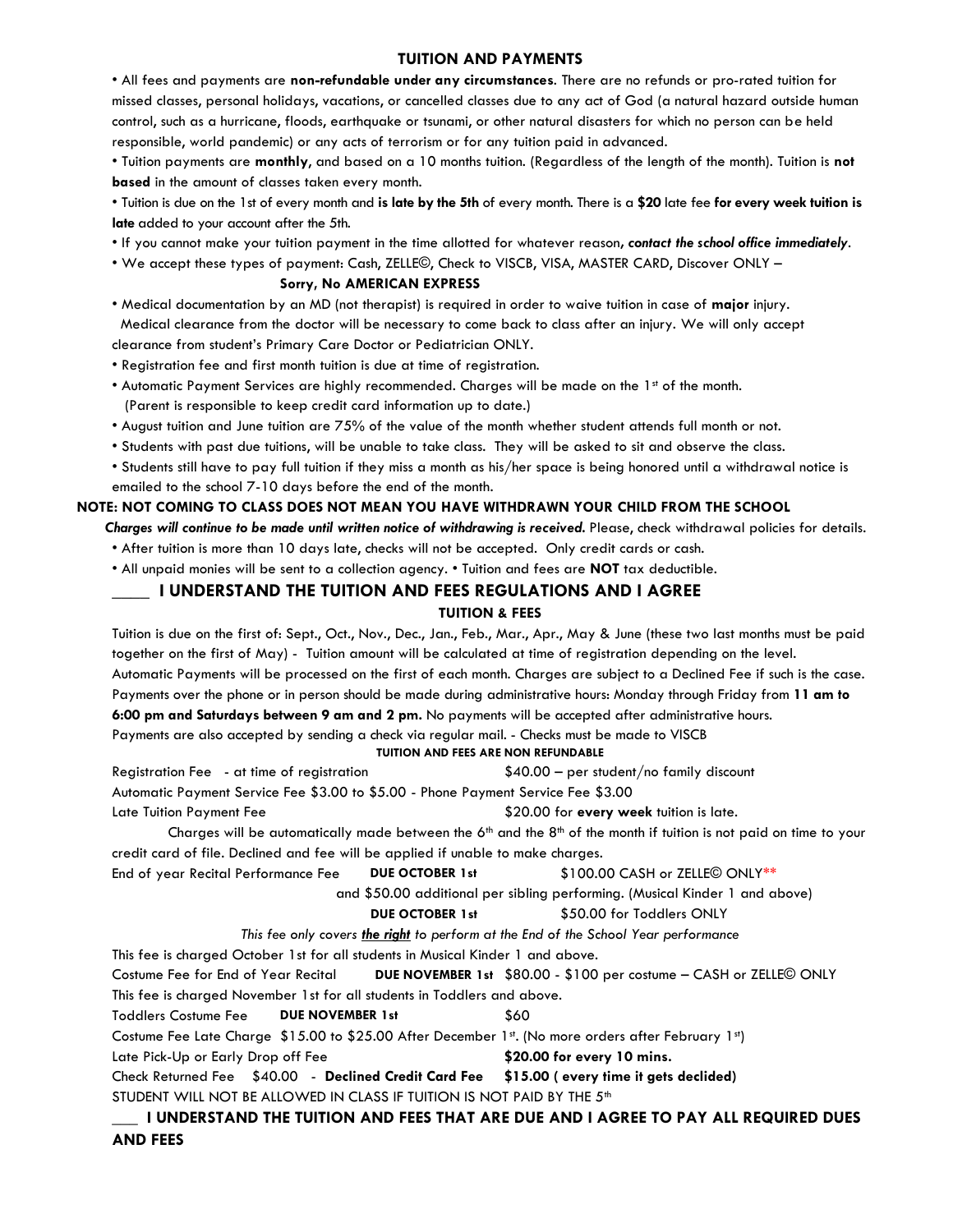# **STUDIO RULES AND ETTIQUETTE**

#### **REGISTRATION**

School registration can only be done by a **parent or legal guardian**. *Nannies, grandparents, or siblings will be unable to register a child.* For student division, a copy of your child's birth certificate must be brought at the time of registration to verify age. We are not responsible if person registering a child, does not read thoroughly these policies.

### **ARRIVAL POLICIES**

Students should arrive 10 to 15 mins prior to their class **in their warm-ups / Pants, Skirt, T shirt** over their ballet clothes and shoes. Both parent and student must know the student's level, schedule and teachers name. Patiently wait for your child's teacher to call and line up their class by the reception area. Attendance control will be taken into consideration for evaluations.

**TRANSPORTATION:** It is absolutely prohibited for a minor to use the services of Uber, Lyft or taxis at any time. If using public transportation, a parent must sign a release authorization and indicate the public transportation to be used by the child, times and days.

#### **CELL PHONES**

No cell phone usage is allowed by neither students or parents in the school area. Calls can be taken outside. No cell phones or electronic devices are allowed in the classroom. We are not responsible for any lost or stolen items.

#### **DRESSING ROOMS**

VISCB offers dressing rooms for both women and men in the professional division **only**. Student Division students should already come dressed for class. Parents will not be allowed to use the dressing rooms to change the children. This is to respect the privacy of older children using the dressing room. **Young students must come in ready for class.**

#### **COMMUNICATION**

Please update all student information regularly. Information will be sent via e-mail only. Make sure your e-mail is always up-to-date. Our teachers have a busy schedules. If a parent wishes to communicate with a teacher they must request an appointment via email. You can text (no calls) via WhatsApp to 305 948 4777 *( no calls via WhatsApp, please )*

#### **COMMUNITY SERVICE HOURS- HIGH SCHOOL STUDENTS**

Community Service hours will only be accepted when students volunteer for Arts Ballet Theatre of Florida. Students must keep track of their hours and write them down on the log by the front desk. When a letter of volunteered work recognition is needed, the request must be made by e-mail. Including: Name and address of school, number of hours completed. In-Kind and Cash donations are welcome.

#### **CONDUCT**

Students, parents and guardians are expected to behave in a disciplined and responsible manner, with respect to all instructors, staff and fellow students. VISCB reserves the right to suspend or dismiss any individual (student or their parents/guardians) whose conduct, or attitude is found to be unsatisfactory or expresses poorly about other students, parents, teachers or any member of the staff or the school in general. Students in the Professional Division should greet and bow to their instructors and pianists at the start and at the end of each class.

**DUE TO COVID-19 -** Parents / Visitors are not allowed inside the classrooms, bathrooms, or in teaching area. They should be dropped off at the reception area and the teacher will come to pick them up right before the class starts. Late comers must be signed in and wait until a teacher assistant or the receptionist has a moment to bring them into the classroom. Students will not be allowed in class if arriving more than 5 minutes after the class has started to avoid interruptions and due to respect to the teacher and for the ones arriving on time.

If you believe you will be arriving late, and you insist in having your child in class, it will be your responsibility if an injury occurs. Teachers are not responsible for any injury caused as a result of proper warm up exercises during the first minutes of the class. Teacher will release younger students by the reception area or outside the studio doors after each class.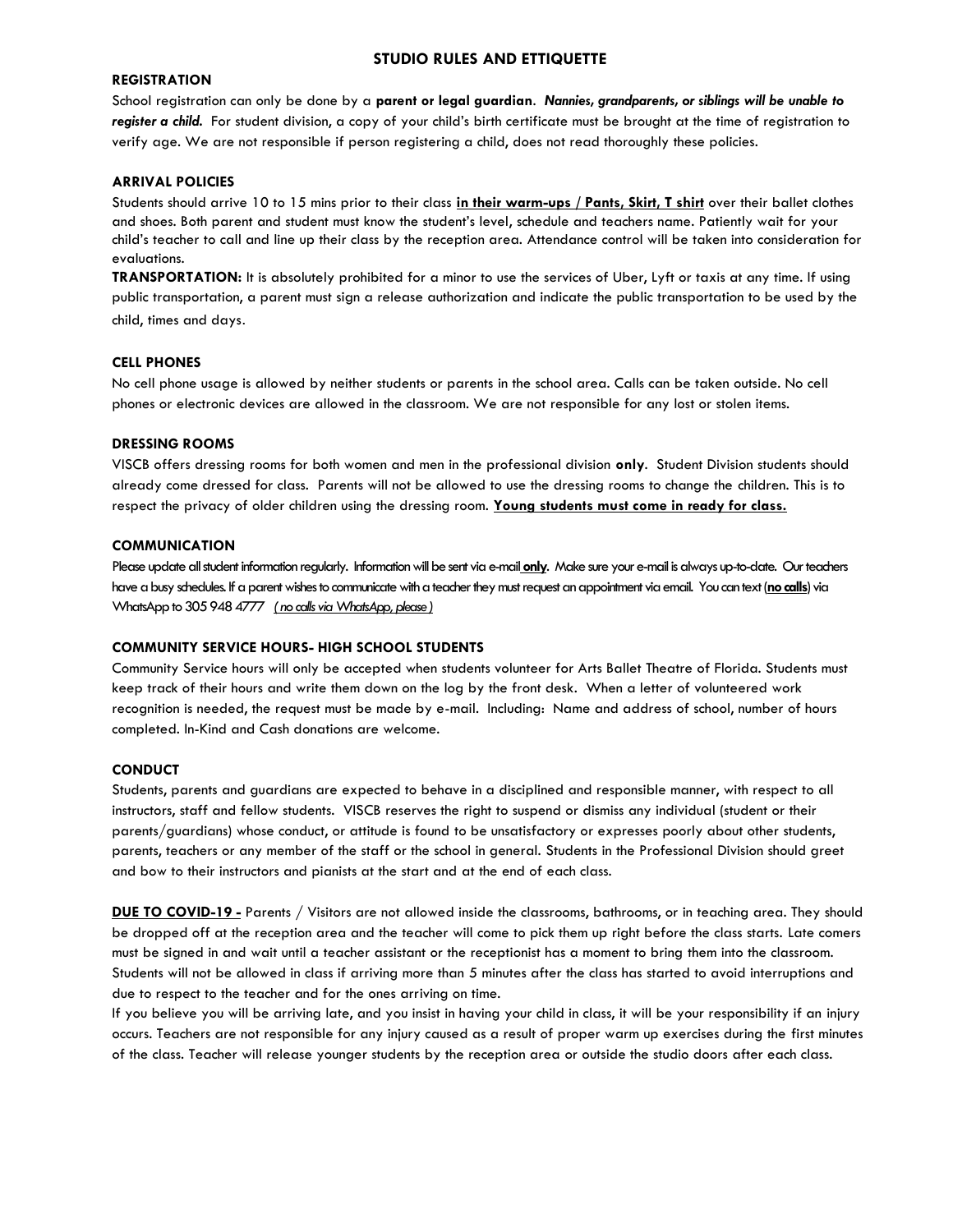#### **CORRECTIONS**

Students will constantly be receiving corrections from the teachers. Such corrections might be individually or as a group but always in front of his/her peers as dance corrections are meant to be taken by all students. Teachers have no intention of demining or humiliating any student.

NOTE: During class, the teacher might physically manipulate the students during class in order to obtain better results. If you do not agree with this policy, please **do not register your child in this school.**

There are cameras in all classrooms and hallways to ensure the safety of both children and students.

#### **EVALUATION**

Students will be evaluated twice a year during open classes. Final student placement is at the sole discretion of the Artistic Director. Attendance will be taken into consideration for evaluations.

**PLACEMENT:** Students are PLACED in the level they work at their best and individual development. Ballet students DO NOT FLUNK, Ballet students are asked to CONTINUE in a level in order to make best progress.

#### **RESTROOMS**

Bathrooms are for VISCB Students **ONLY!** To keep high sanitary standards and for the safety of the minors, parents and siblings are not allowed to use our bathrooms. We apologize for the inconveniences this may cause.

#### **FOOD AND DRINKS**

Absolutely no food or drinks (with exception of water) are allowed inside the studios. We sell a variety of snacks in the front desk area as a fundraiser. Snacks can only be purchased **after** a child's class not before.

## **\_\_\_ I UNDERSTAND THE STUDIO RULES AND ETTIQUETTE AND I AGREE TO FOLLOW THEM**

#### **ATTENDANCE POLICIES**

• Attendance will be taken under consideration for further placement of the child, roles in performances and evaluations. Missing classes or rehearsal will jeopardize the place of the student in the dance.

- Punctuality is a must! Students are expected to arrive 15 mins before class to warm up their muscles and avoid injuries.
- Immediately upon arrival students must sign in and are expected to attend all classes as scheduled.
- No student will be allowed in class 5 minutes after it has begun. This will be strictly enforced. We do not want a student to attain an injury.
- **Parents are NOT allowed to walk their child into the classrooms**. If you arrive after the class has gone inside you will have to wait for a VISCB staff member to take your child to the class.

• There are no make-up classes. If a student misses their class they will be unable to make it up and tuition pro-rations will NOT be made. Each class has a specific number of students. We are proud of maintaining class integrity.

• For safety reasons, it is just as vital to pick-up your child on time after class as it is for them to arrive on time to class.

There is a late-pick up fee of \$20.00 for every 10 mins you are late. A notification of lateness is appreciated.

• Students may not use class time to engage in other activities such as homework or using their cells.

### **\_\_\_ I UNDERSTAND THE ATTENDANCE POLICIES AND I AGREE TO FOLLOW THEM**

#### **VERY IMPORTANT: WITHDRAWAL POLICIES**

All withdrawals must be done in writing; either a hand written letter or an e-mail to: VISCBallet@gmail.com specifying the students name and reason for withdrawal. All withdrawals must be **received 7 days before the 1st** of the upcoming month. Students whose letter is received after the 1st of the month will be responsible for that month's tuition regardless of attendance or not. Parents will be financially responsible for their child's tuition until withdrawal letter is received. The school is honoring your child's spot in the class until notified otherwise.

We greatly appreciate your suggestions and welcome the opportunity to discuss your child's progress or problems at any time. If you have any complaints or disagreements during the school year, we would really appreciate you contacting us before making any comments to an unauthorized person.

You can always contact the school by calling: 305.948.4777 OR email viscballet@gmail.com [www.classicalballetschool.com](http://www.classicalballetschool.com/)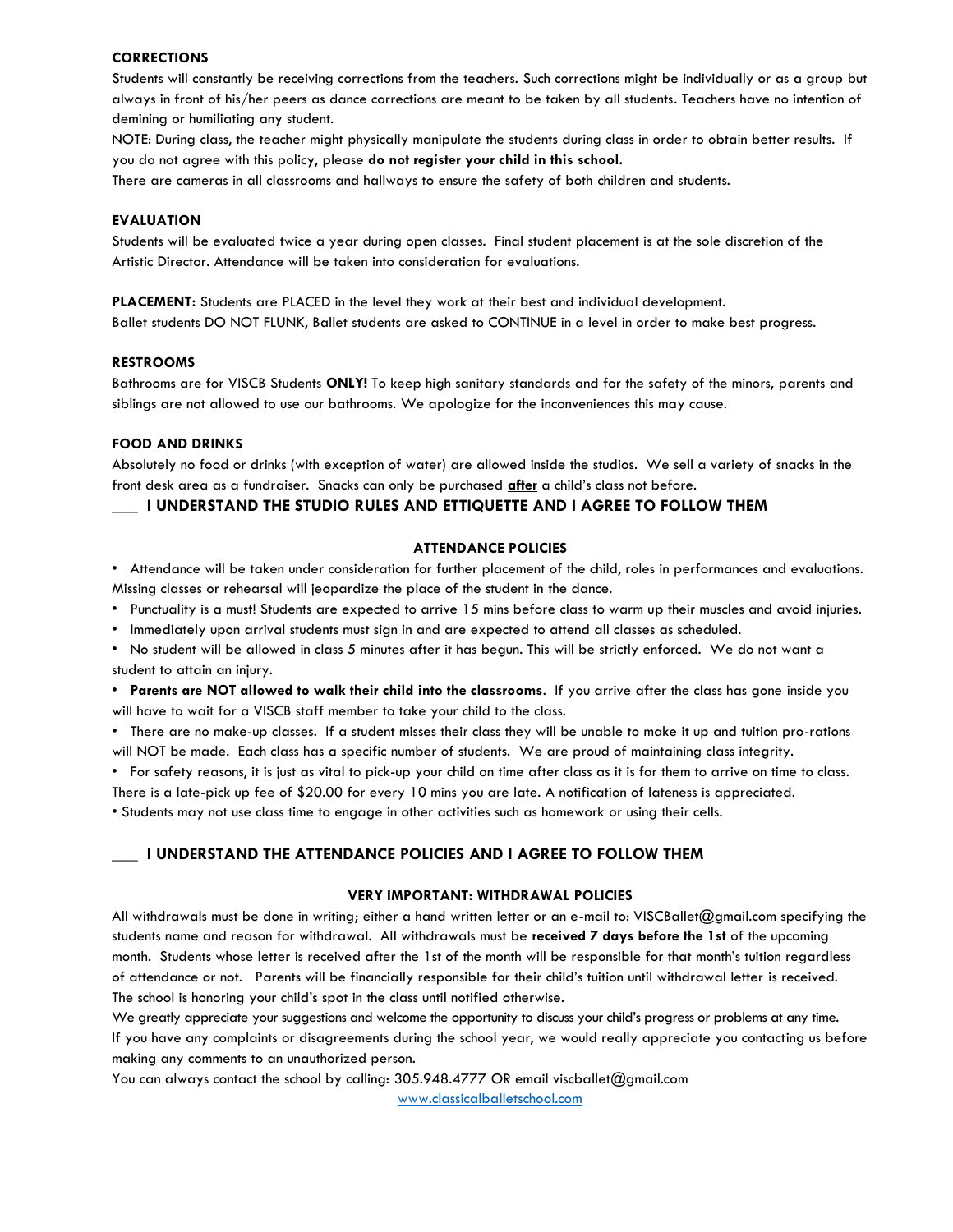#### **SCHOOL RIGHTS:**

The school reserves the right **to cancel enrollment of any child for unpaid tuition.**

The school reserves the right to terminate a child from school, if in the opinion of the Administrator and/or Director it is in the best interest of the child/parents or the school.

The school reserves the right to terminate a child from the school if the student, parents or guardian does not behave in a disciplined and responsible manner, with respect to all instructors, staff and fellow students.

The school reserves the right to suspend or dismiss any individual (student or their parents/guardians) whose conduct, or attitude is found to be unsatisfactory or expresses poorly about other students, parents, teachers or any member of the staff or the school in general.

The school reserves the right to suspend or dismiss any individual (student or their parents/guardians) who is in any way involved with alcohol or drugs, inside or outside the studio and/or while registered as students of Vladimir Issaev School of Classical Ballet.

All individuals will abide by Florida law, federal law regarding intoxicants, narcotics, and drugs. VISCB prohibits the illegal or unauthorized consumption, possession, or sale of alcohol or alcoholic beverages or other drugs, narcotics or any other type of drugs among students inside or outside the studio o involved in any incident regarding such at any place and time.

#### **\_\_\_ I UNDERSTAND THE WITHDRAWL and SCHOOL RIGHTS POLICIES AND I AGREE TO FOLLOW THEM**

#### **PERFORMANCES AND END OF YEAR RECITAL**

Costumes may not arrive on time for photos or recital as VISCB is not responsible for vendors processing orders.

VISCB students are offered many performance opportunities throughout the year.

- Students are expected to participate in the end of the school year Recital as part of their training.
- Students who register after January will be able to participate in the recital upon approval of the teachers.
- Students are expected to attend all regular classes. 3 missed classes may result in removal from final performance.
- Additional rehearsals will be necessary and students will be required to attend all rehearsals.

#### **\_\_\_ I AM AWARE OF THESE REGULATIONS AND I AGREE TO FOLLOW THEM**

PARENTS AND STUDENTS ARE TO OBSERVE RULES AND REGULATIONS FOR RECITAL, failure to this will be subject to dismissal from the school for the following years.

#### **EVENTUALLY AND AS A COURTESY** you may receive:

1 Program Book – as an electronic file or link with access to a PDF copy. For printed copies a \$8 fee will be charged at the time of the performance.

1 Recital Video – ONLY online downloadable copies with a code to protect the privacy of the children.

Group photos will be included in the Program Book electronic file. For printed copies, please, contact the photographer.

For Individual pictures you must contact the photographer directly.

#### *Recital tickets must be purchased separately*

All **Professional Division** students are required to perform in some or all of the ABTF's programs.

Selected students of the Student Division may be invited to participate in some of the performances of the professional company **Arts Ballet Theatre of Florida**